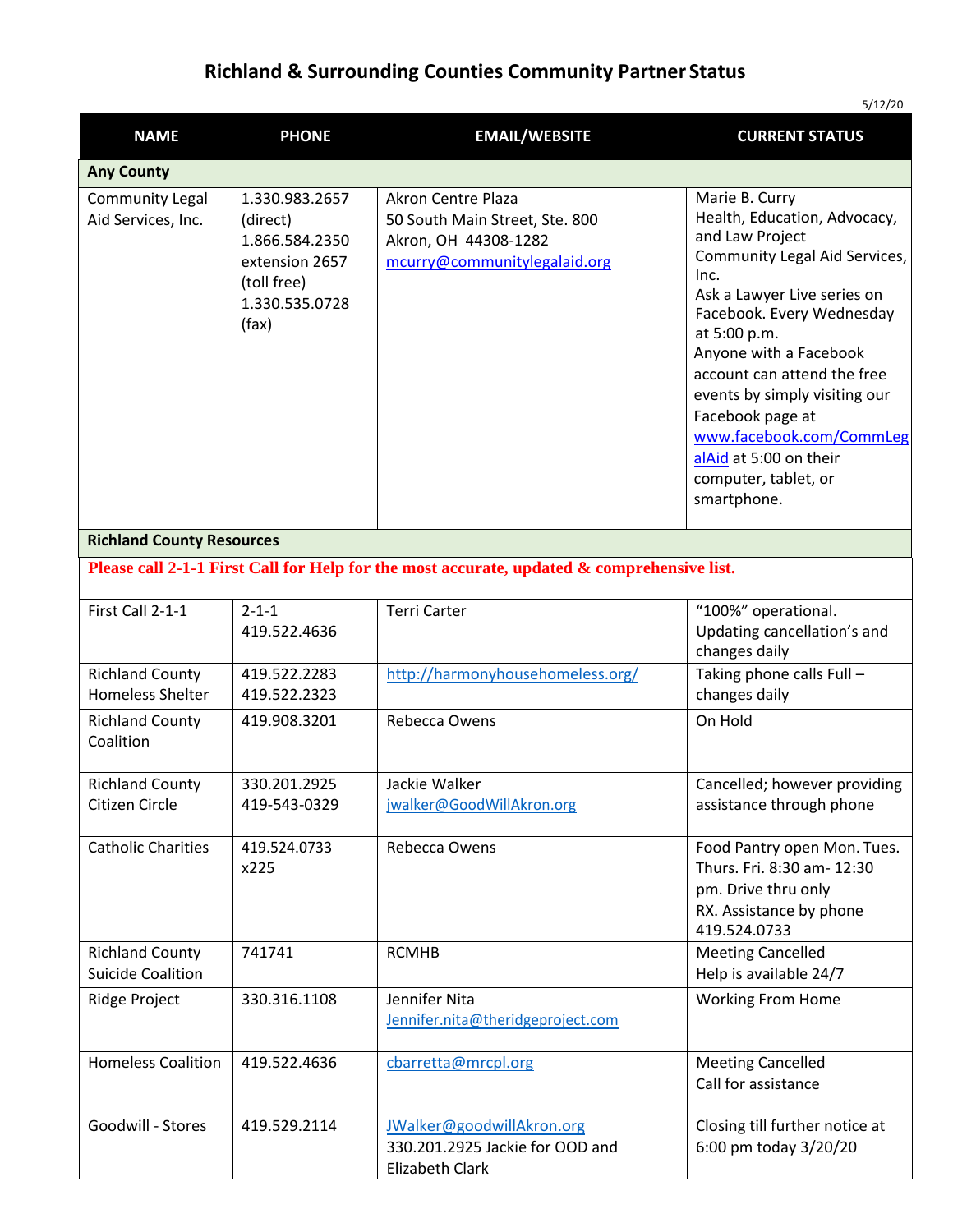| Salvation Army<br>Shelby Helpline<br>Shelby                                                | 419.347.6307                                    | Shelbyhelpline.org                                                                                  | Closed until April 15th                                                                                                                                                                                                           |  |  |
|--------------------------------------------------------------------------------------------|-------------------------------------------------|-----------------------------------------------------------------------------------------------------|-----------------------------------------------------------------------------------------------------------------------------------------------------------------------------------------------------------------------------------|--|--|
| <b>UMADAOUP</b><br>Artise Anderson                                                         | 419.525.3531                                    | umadaopaa@neo.rr.com                                                                                |                                                                                                                                                                                                                                   |  |  |
| <b>RCMHB</b><br>Sherry Branham                                                             | 419.774.5811                                    |                                                                                                     | Open 8 - 4 No meetings,<br>small staff                                                                                                                                                                                            |  |  |
| VOA HWH<br>Nicole Chinn                                                                    | O: 419.524.5013<br>ext. 1267<br>F: 419.524.5021 | www.voaohin.org                                                                                     | Open, small staff<br>Programming as usual                                                                                                                                                                                         |  |  |
| OMJ-Richland<br><b>Heather Mosley</b>                                                      | 419.774.5308                                    | Staff is completing all interviews by<br>phone, this includes PRC.                                  | Open regular hours of 8-4 for<br>individuals needing computer<br>access (mainly for<br>unemployment applications).<br>However, there is a limit of<br>10 (including staff) permitted<br>at a time in the resource<br>room center. |  |  |
| <b>RCMHB</b><br>Sherry Branham                                                             | 419.774.5811                                    |                                                                                                     | Open 8 - 4 No meetings,<br>small staff                                                                                                                                                                                            |  |  |
| VOA HWH<br>Nicole Chinn                                                                    | 0:419.524.5013<br>ext. 1267<br>F: 419.524.5021  | www.voaohin.org                                                                                     | Open, small staff<br>Programming as usual                                                                                                                                                                                         |  |  |
| OMJ-Richland<br><b>Heather Mosley</b>                                                      | 419.774.5308                                    | Staff is completing all interviews by<br>phone, this includes PRC.                                  | Open regular hours of 8-4 for<br>individuals needing computer<br>access (mainly for<br>unemployment applications).<br>However, there is a limit of<br>10 (including staff) permitted<br>at a time in the resource<br>room center. |  |  |
| <b>Ashland County Resources</b>                                                            |                                                 |                                                                                                     |                                                                                                                                                                                                                                   |  |  |
| First Call 2-1-1                                                                           | $2 - 1 - 1$                                     | Now Open & Stand Alone                                                                              | "100%" operational.<br>Updating cancellation's and<br>changes daily                                                                                                                                                               |  |  |
| <b>Ashland Goodwill</b><br>Jackie Walker                                                   | 419-543-0329                                    | jwalker@GoodWillAkron.org                                                                           | Closed                                                                                                                                                                                                                            |  |  |
| Transformation<br>Network Dan<br>Phillips                                                  | 419.207.1188                                    | dan@transformationnetwork.org                                                                       | By Phone                                                                                                                                                                                                                          |  |  |
| Appleseed<br><b>Community MHC</b><br><b>Becky Hunsicke</b>                                 | 419.281.3716                                    | bhunsicker@appleseedcmhc.org                                                                        | Open                                                                                                                                                                                                                              |  |  |
| Catholic Commission<br>of Wayne-Ashland-<br>Medina Diocesan<br><b>Social Action Office</b> | 330-703-7979                                    | 4210 N. Jefferson Suite A<br>Medina,<br>OH 44256<br>pjkipfstuhl@ccdocle.org<br>www.ccdocle.org/dsao | Paul Kipfstuhl<br>Director                                                                                                                                                                                                        |  |  |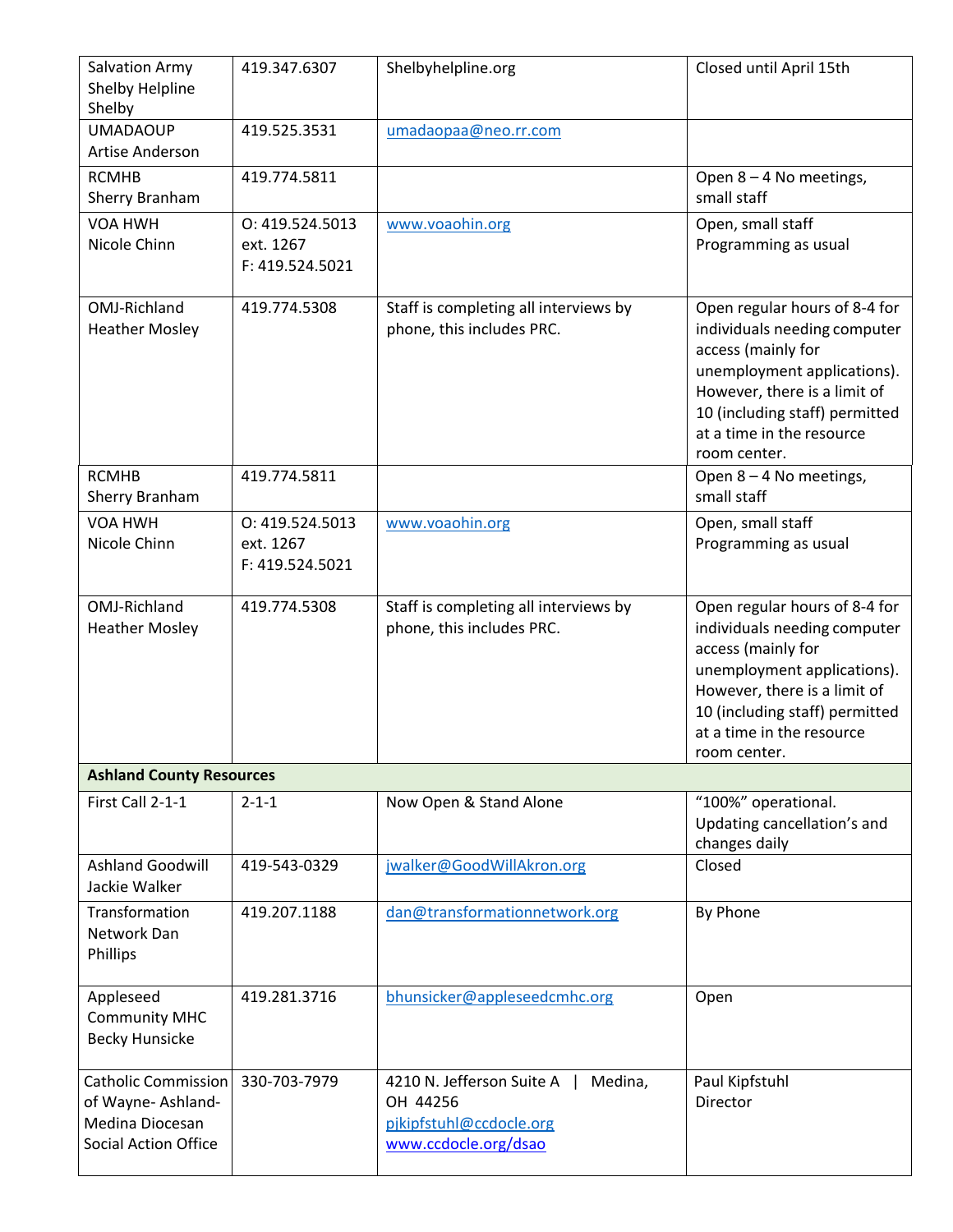| <b>Catholic Charites</b>         | 419.289.1903                                                                                                                                    | svillegas@ccdocle.org                                                 | By Phone                       |  |  |  |
|----------------------------------|-------------------------------------------------------------------------------------------------------------------------------------------------|-----------------------------------------------------------------------|--------------------------------|--|--|--|
| <b>Ashland County</b>            |                                                                                                                                                 |                                                                       |                                |  |  |  |
| Cheryl                           |                                                                                                                                                 |                                                                       |                                |  |  |  |
| <b>Ashland Salvation</b>         | 419.281.8001                                                                                                                                    | Brandon.wells@use.salvationarmy.org                                   | By Phone                       |  |  |  |
| Army-Brandon                     |                                                                                                                                                 |                                                                       |                                |  |  |  |
| Wells                            |                                                                                                                                                 |                                                                       |                                |  |  |  |
| Ashland County Job               | 419.282.5066                                                                                                                                    | LeeA.Butler@jfs.ohio.gov                                              | Lobby closed call              |  |  |  |
| & Family Services -              |                                                                                                                                                 |                                                                       |                                |  |  |  |
| Lee Ann Butler                   |                                                                                                                                                 |                                                                       |                                |  |  |  |
|                                  |                                                                                                                                                 |                                                                       |                                |  |  |  |
| Kate Glembot                     | 419.610.2287                                                                                                                                    | Katelym.glembot@ood.ohio.gov                                          | Lobby closed - taking          |  |  |  |
| <b>OOD</b>                       |                                                                                                                                                 | <b>Microsoft Teams</b>                                                | referrals phones are           |  |  |  |
|                                  |                                                                                                                                                 |                                                                       | forwarded                      |  |  |  |
|                                  |                                                                                                                                                 |                                                                       |                                |  |  |  |
| <b>Crawford County Resources</b> |                                                                                                                                                 |                                                                       |                                |  |  |  |
| Crawford County                  | 419.562.8066                                                                                                                                    | crawfordcountyJFS.org                                                 | 100% operational - By Phone    |  |  |  |
| <b>JFS</b>                       | <b>OMJ</b>                                                                                                                                      |                                                                       | Lobby Closed                   |  |  |  |
|                                  | 419.562.0015                                                                                                                                    |                                                                       |                                |  |  |  |
|                                  | <b>Public Assistance</b>                                                                                                                        |                                                                       |                                |  |  |  |
| Crawford County                  | 419.563.1568                                                                                                                                    | Angela.Neff@jfs.ohio.gov                                              | Stand by - Call Angela Neff    |  |  |  |
| Citizen Circle                   |                                                                                                                                                 | <b>Microsoft Teams</b>                                                | for assistance                 |  |  |  |
|                                  |                                                                                                                                                 |                                                                       |                                |  |  |  |
| Ohio Heartland                   | 419-468-5121                                                                                                                                    | <b>CSBG Intake</b>                                                    | Prescription assistance,       |  |  |  |
| <b>Community Action</b>          | ext. 144                                                                                                                                        | <b>Crawford County Center</b>                                         | <b>Employment Barrier, Gas</b> |  |  |  |
|                                  |                                                                                                                                                 | 124 Buehler Street                                                    | Vouchers, Work Boots, Birth    |  |  |  |
|                                  |                                                                                                                                                 | Galion, Ohio 44833                                                    | Certificates, Water Bill       |  |  |  |
|                                  |                                                                                                                                                 |                                                                       | assistance, we also have food  |  |  |  |
|                                  |                                                                                                                                                 |                                                                       | pantry and clothing outlet     |  |  |  |
|                                  |                                                                                                                                                 |                                                                       | (household goods)              |  |  |  |
|                                  | <b>Marion County Resources</b>                                                                                                                  |                                                                       |                                |  |  |  |
| <b>Marion Citizen</b>            | Derek Markel                                                                                                                                    | Derek.Markle@jfs.ohio.gov                                             | Closed, but can call for help  |  |  |  |
| Circle                           | 740.386.1077                                                                                                                                    |                                                                       |                                |  |  |  |
| <b>MCJFS</b>                     | 740.387.8560                                                                                                                                    |                                                                       | Office Lobby Closed, by        |  |  |  |
|                                  |                                                                                                                                                 |                                                                       | phone only                     |  |  |  |
|                                  |                                                                                                                                                 |                                                                       |                                |  |  |  |
| Goodwill                         | 740.389.3396                                                                                                                                    |                                                                       | Closed                         |  |  |  |
|                                  |                                                                                                                                                 |                                                                       |                                |  |  |  |
| Maryhaven-Marion                 | 740-375-5550                                                                                                                                    | 333 East Center Street                                                | Jessica "Jess" Rowe, LCDC III  |  |  |  |
|                                  | (phone) EXT-213                                                                                                                                 | Marion, Ohio 43302                                                    | Counselor                      |  |  |  |
|                                  | 740-375-5560 (fax)                                                                                                                              | jrowe@maryhaven.com                                                   |                                |  |  |  |
|                                  |                                                                                                                                                 |                                                                       |                                |  |  |  |
| <b>Seneca County Resources</b>   |                                                                                                                                                 |                                                                       |                                |  |  |  |
| Seneca County                    | (419) 447-3691                                                                                                                                  | Days Inn by Wyndham Tiffin Hotel is registered with FEMA. Our         |                                |  |  |  |
| General Health                   | FEMA ID is OH0211. Please note that we have 3 separate buildings                                                                                |                                                                       |                                |  |  |  |
| District                         | which is great for physical distancing. Total # of rooms offered = 48<br>(Building 2 and Building 3). Each building has 24 rooms. Each building |                                                                       |                                |  |  |  |
|                                  |                                                                                                                                                 |                                                                       |                                |  |  |  |
|                                  |                                                                                                                                                 | has its own ice machine and soda machine. All ground floors rooms     |                                |  |  |  |
|                                  |                                                                                                                                                 | are exterior corridor with parking space right outside rooms. All     |                                |  |  |  |
|                                  |                                                                                                                                                 | second floor rooms are interior corridor with easy access to exit and |                                |  |  |  |
|                                  |                                                                                                                                                 | parking. Free continental breakfast (Hotel is willing to offer "room  |                                |  |  |  |